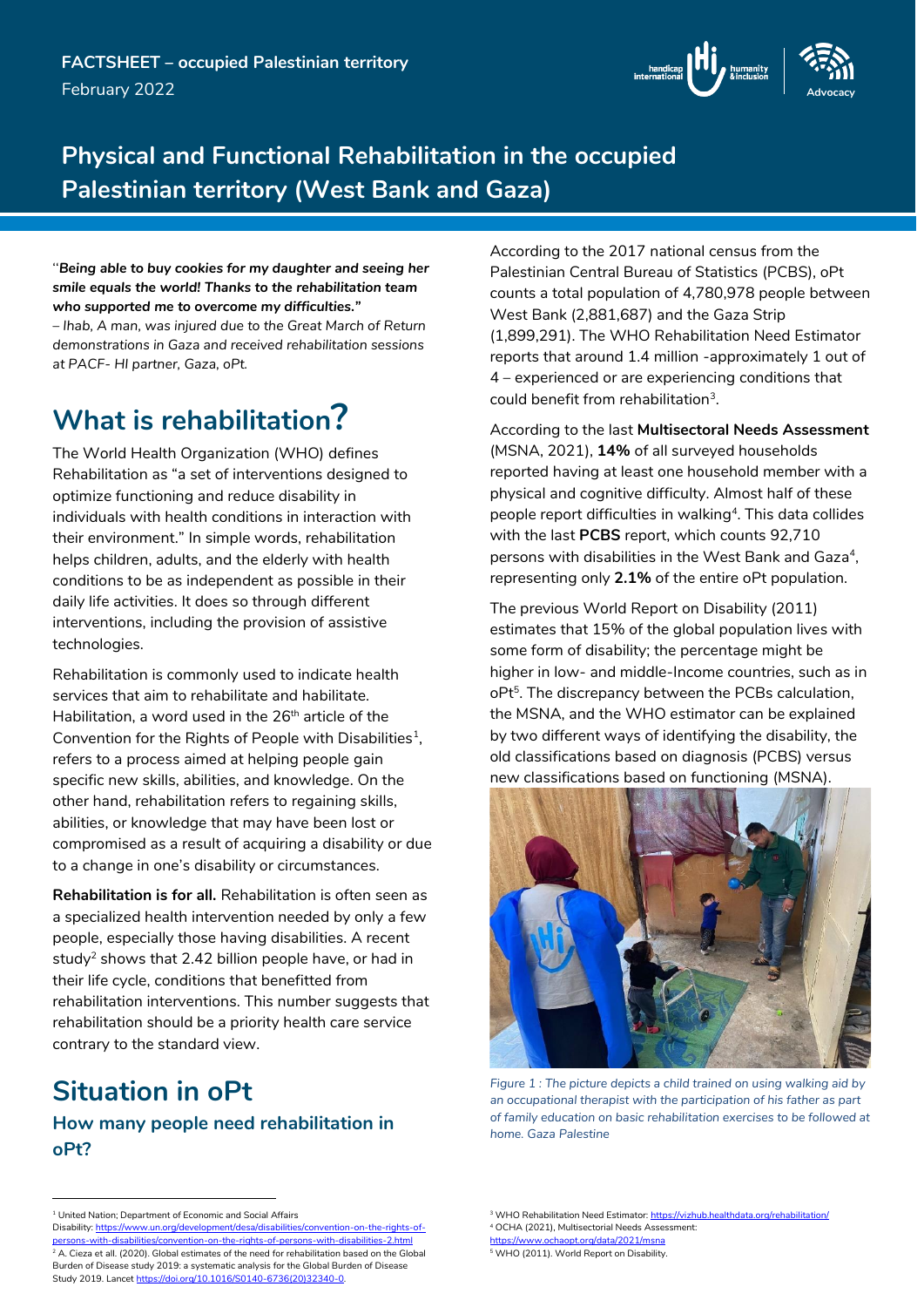Within the context of occupation, Palestinians are constantly exposed to violence, which results in new injuries, disabilities, and mental health disorders related to trauma. Since 2018, more than 299 Palestinians have been killed and 29 878 injured with live ammunition. Since the Great March of Return demonstrations, 6239 individuals have been injured. In Gaza, 87% of live ammunition injuries were to the limbs; 24% of the injured were below 18. At the same time, 113 amputations took place, and 21 individuals remained paralyzed due to spinal cord injuries. In the West Bank, 58% of the injuries also occurred in the context of demonstrations, with 16% of them arising during search and arrest operations and 10% the result of settler-related violence. During May 2021 escalation in Gaza, according to the Office of the High Commissioner for Human Rights (OHCHR), 261 Palestinians were killed, of those 130 were determined civilians. Over 2,200 Palestinians were injured, including 685 children and 480 women. On top of the physical trauma, about 54% and 47% of Palestinian boys and girls aged six to 12 years reportedly have emotional and/or behavioral disorders across oPt. The overall disease burden for mental illness is estimated to account for about 3% of disability-adjusted life years<sup>6</sup>.

### **How many people in need actually access rehabilitation services?**

According to the last MSNA (2021), among the 14% of households that reported having one member with a physical and/or cognitive difficulty, 33% of them cannot access at least one basic service due to this physical and/or cognitive difficulty. The same assessment shows that 68% of surveyed households reported that at least of members needed to access (generic) health services three months before data collection, but one-third faced access barriers<sup>6</sup>. In a recent sectorial need assessment conducted in Gaza by HI (December 2021), *91.64% of persons with* 

*disabilities reported that they need at least one rehabilitation service, including assistive products,* but only 17% of them can access it due to attitudinal, physical, communication, and organizational barriers in the community. 71.7 % of the respondents said that rehabilitation services are inaccessible; while 79% also flagged that the rehabilitation services are not affordable.

### **What barriers restrict the access to rehabilitation services in oPt<sup>7</sup>** ?

The first barrier in accessing rehabilitation services is the **identification** of **rehabilitation needs**. Primary health centers workers, who have access to the vast majority of the population, lack knowledge on which conditions benefit from rehabilitation interventions and therefore fail to identify and refer people in need to rehabilitation services.

Those who are eventually referred to rehabilitation have to deal with the scarce **availability of rehabilitation services.** Rehabilitation services in oPt are few and unevenly distributed around the territory. Services are mainly in cities and very low in the rural area in West Bank. Especially in Area C, a system of barriers hinders access to services, by-pass roads, checkpoints, and movements limitation, which rends almost impossible the access to qualified and continuum of services, often resulting in secondary complications. In addition, only a few assistive products are available free of charge, and their availability usually links to the availability of external funds to support the service provision. In Gaza, where the demand for assistive products increases during emergencies as new injuries arise, many devices are destroyed or left behind when persons with disabilities have to flee to safer shelters. The lack of maintenance shops for assistive products is another challenge.

Whenever interventions are available, the **quality of the service** is often questionable. oPt rehabilitation

### **Physical and Functional Rehabilitation policies**

As a signatory to the **[UN Convention on the Rights of Persons with Disabilities \(CRPD\)](https://www.un.org/development/desa/disabilities/convention-on-the-rights-of-persons-with-disabilities/convention-on-the-rights-of-persons-with-disabilities-2.html)**, oPt commits to promoting Habilitation and Rehabilitation (Article 26) for all. The commitment of oPT towards rehabilitation lead the Ministry of Health to include a rehabilitation specific objective, # 5, into the **[Health Sector Strategic Plan for](https://www.moh.gov.ps/mohStatL/E_Strategic_Plan_2021-2025.pdf)  [Southern Governorate 2021-2025](https://www.moh.gov.ps/mohStatL/E_Strategic_Plan_2021-2025.pdf)**. This include:

*1. Enhancing palliative care services*

-

- *2. Upgrading rehabilitation services for the injured*
- *3. Strengthening health services and rehabilitation for people with disabilities.*

*More on the global sphere, the Sustainable Development Goal (SDG), target 3.8 - Achieve universal health coverage (UHC), including financial risk protection, access to quality essential health-care services and access to safe, effective, quality and affordable essential medicines and vaccines for all -* sets to achieve universal health coverage by 2030. Which, the **[UN Political Declaration](https://www.un.org/pga/73/wp-content/uploads/sites/53/2019/07/FINAL-draft-UHC-Political-Declaration.pdf)** echoes by stating that rehabilitation is part of the universal health coverage. The **[Declaration of Astana](https://www.who.int/docs/default-source/primary-health/declaration/gcphc-declaration.pdf)** also indicates that rehabilitation is part of primary health care (**PHC**).

6 WHO, 1 May 2019 "Health conditions in the occupied Palestinian territory, including east Jerusalem, and in the occupied Syrian Golan"- Report by the Director-General